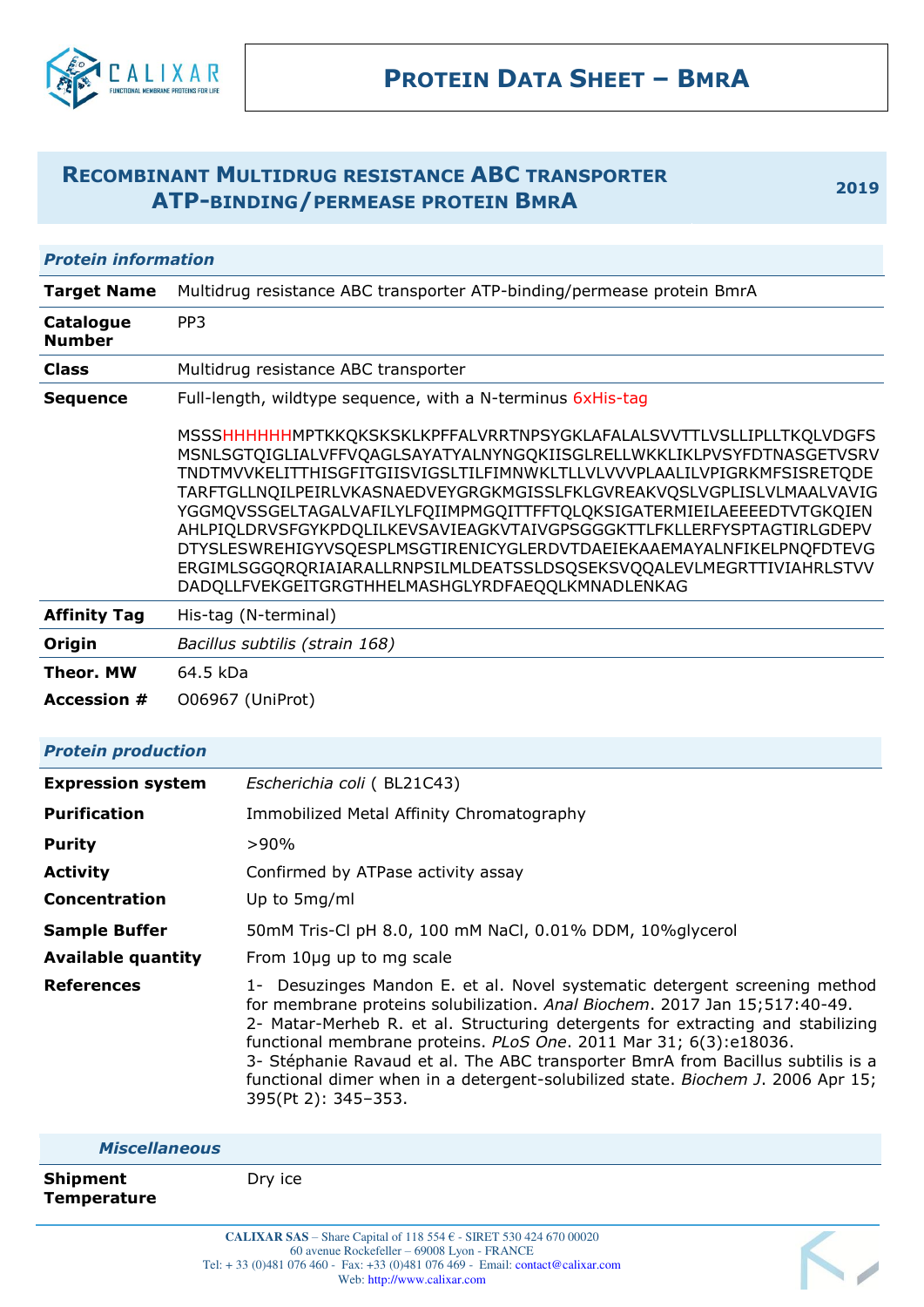

**Storage conditions** Store at -80°C



IMAC elution fraction of BmrA was migrated on a 4-15% Tris-glycine SDS-PAGE and the total proteins were Stain-Free detected. The black arrow indicates full-length BmrA.



Purified BmrA was migrated on a 4-15% Tris-glycine native-PAGE and the total proteins were Stain-Free detected.



#### **ATPase activity of BmrA.**

Sample specific ATPase activity was measured by a colorimetric assay (see 2 and 3).